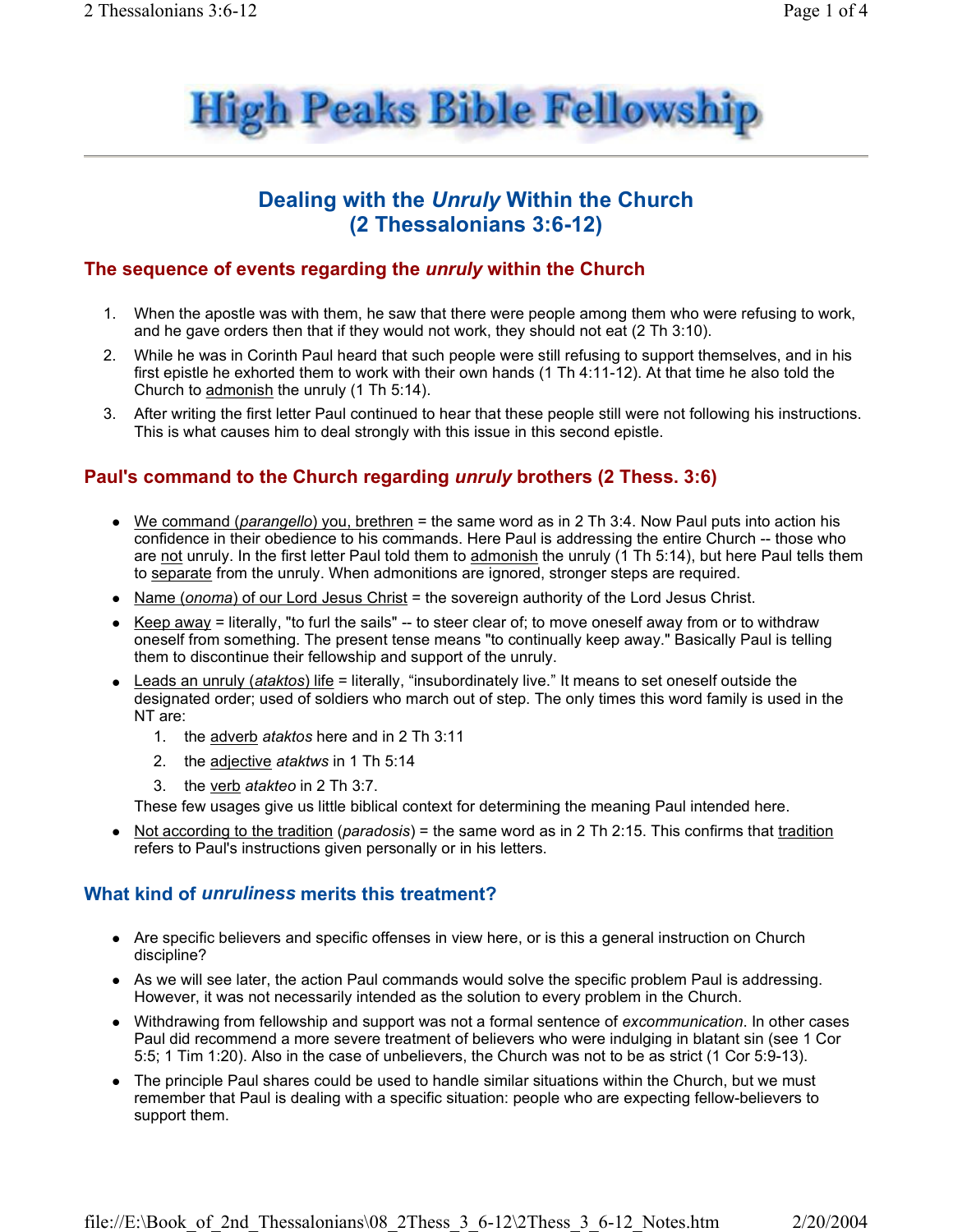# The Reasons for Paul's Command (2 Thess. 3:7-11)

## #1 They are obligated to imitate Paul's example (2 Th 3:7-9)

- For  $(gar)$  = introduces Paul's explanation or reasons for the command he gave in 2 Th 3:6. Additional reasons are introduced by this word in 2 Th 3:10 and 2 Th 3:11.
- You yourselves know (oida) = to know by observation, by perceiving with the senses, and therefore to have complete or full knowledge. Paul calls the Thessalonians as evewitness to his holiness of life (see 1) Th 2:10).
- You ought = you must; it is a strong necessity, given the circumstances.
- Follow-our-example (mimeomai) = mimic, imitate. The present tense means "be constantly imitating us."
- Because = could be translated "since" -- Paul now describes several aspects of his example:
	- We did not act-in-an-undisciplined-manner (atakteo) = the verb form of the adverb "unruly" that was used in 2 Th 3:6. Paul acted "according to the tradition" while the unruly ones acted "not according to the tradition."
	- 2. We did not eat anyone's bread without paying for it
		- Eat anyone's bread = this is a Jewish expression for earning a living.
		- Without paying for it = literally, "neither giftwise bread did we eat." Paul and his companions did not receive their meals and lodging free of charge -- they did support themselves.
		- Example Hept working (ergazomai) = to make gain by trading, to do business in an occupation. Present tense shows that he continually worked during the entire time he was among them. They worked even when it caused them intense toil and weariness. They worked during normal working hours (day) as well as beyond normal working hours (night).
		- So that = Paul did this so that his needs would not weigh heavily upon anyone in the  $\blacksquare$ Church.
	- 3. Not because we do not have the right to this
		- **Right (exousia)** = support from the Church was an entitlement of his designated position of authority in the Lord.
		- Offer (give) ourselves as a model (tupos) = the mark of a blow; then the figure formed by the blow; the mold, form, or pattern to be imitated. Paul gives himself as the mold, and he expects the Thessalonians to pour themselves into that mold.
		- So that you would follow our example (mimeomai) = literally, "into us to imitate." The present tense means that they must constantly mimic or imitate Paul's example.

### #2 Paul had already instructed them on this issue (2 Th 3:10)

- For  $(gar)$  = another in Paul's list of reasons for his command in 2 Th 3:6.
- When we were with you = identifies the tradition as consisting of Paul's personal teaching.
- Command (parangello) = same word for command used in 2 Th 3:4, 6.
- If anyone will not work = apparently a Jewish proverb based on Gen  $3:19$ .

# #3 Specific brothers were disobeying his previous instructions (2 Th 3:11)

- For  $(gar)$  = the final reason for Paul's command in 2 Th 3:6.
- We hear that some = the present tense means "we are hearing right now." There were some who were not obeying what Paul had commanded (as in 2 Th 3:4).
- Paul expands upon his description of the *unruly* by saying literally, "doing nothing but doing around" (meden ergazomenous alla periergazomenous). This is a clear play on words used for its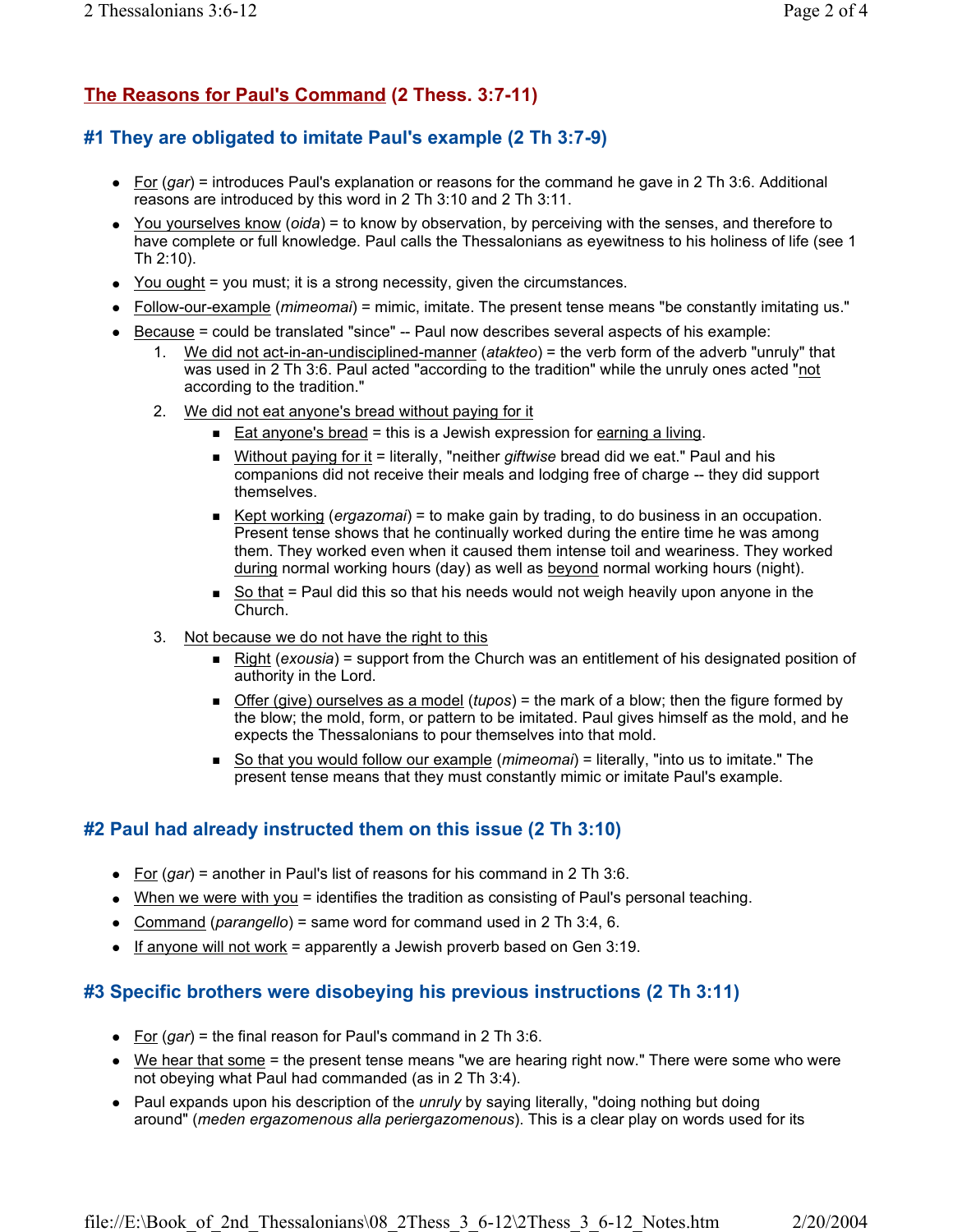descriptive impact.

- ergazomenous = doing business (same word used of Paul in 2 Th 3:8).
- periergazomenous = to bustle about uselessly; used of a person who was inquiring into the affairs of others, supposedly in an "official" capacity.

## Paul's command to the *unruly* brothers themselves (2 Thess. 3:12)

- Such persons = here Paul directly addresses the unruly ones that he had just described.
- Command (parangello) and exhort (parakaleo) in the Lord Jesus Christ = admonish, entreat, beseech with all the authority of the Lord Jesus Christ.
- Work in quiet fashion = this is the content of Paul's command to the *unruly*: do your business (*ergazomai*). The present tense means "be doing your business on a regular basis."
- $\bullet$  Eat their own bread = make their own living.

# **Summary of Paul's teaching in this section:**

#### What characterizes the behavior of the unruly ones?

- 1. They were brothers, that is, fellow-Christians (2 Th 3:6).
- 2. They were disobedient to the tradition that Paul had given them (2 Th 3:6).
- 3. They were living off of others in the church and becoming a burden to others (2 Th 3:8).
- 4. They were possibly claiming a right to the support of the church, similar to what Paul could have claimed  $(2 Th 3:9).$
- 5. They were not willing to work at their own business in order to earn their livelihood (2 Th 3:10, 11).
- 6. However, they had not become inactive or lethargic -- they were very busy in other people's affairs (2 Th  $3:11$ ).
- 7. They were out from under proper authority or acting on their own authority -- possibly asserting a selfproclaimed authority in order to claim support from the Church (2 Th 3:12).

### Why were they unruly?

Paul does not tell us why they were unruly, but we can be sure that the Thessalonians knew exactly what he was talking about. Since Paul did not specify, then we cannot be dogmatic about the matter.

#### **Possible Causes:**

- 1. Some of the Thessalonians had the inherent character weakness of laziness. This notion gains support from the fact that the Thessalonians were new believers - they had not had much time to be conformed to the character of Christ.
- 2. The persecution they were suffering caused them to despair of their lives and also to give up their normal activities (including work). The fact that they were suffering severe affliction lends support to this idea (see 1 Th 2:14; 3:1-4; 2 Th 1:4-7).
- 3. The nearness of Christ's return led them to the conclusion that they could gave up their normal activities. This is a common notion held by many commentators, but it has some drawbacks. The issue of "working with your own hands" (1 Th 4:11) is directly connected to the issue of brotherly love (1 Th 4:9-12), rather than that of their confusion over the resurrection of dead believers. This view is sometimes used by amillennialists as evidence for the destructiveness of the premillennial view of Christ's second coming.
- 4. On their own authority they claimed the same right of support from the Church that Paul might have claimed (see 2 Th 3:9). They based this claim on their self-appointed spiritual "ministry" activities within the Church. This idea gains support from the fact that some among them were causing them to be disturbed and confused (see 1 Th 5:20-21; 2 Th 2:1-2). These people were, by implication, out from under